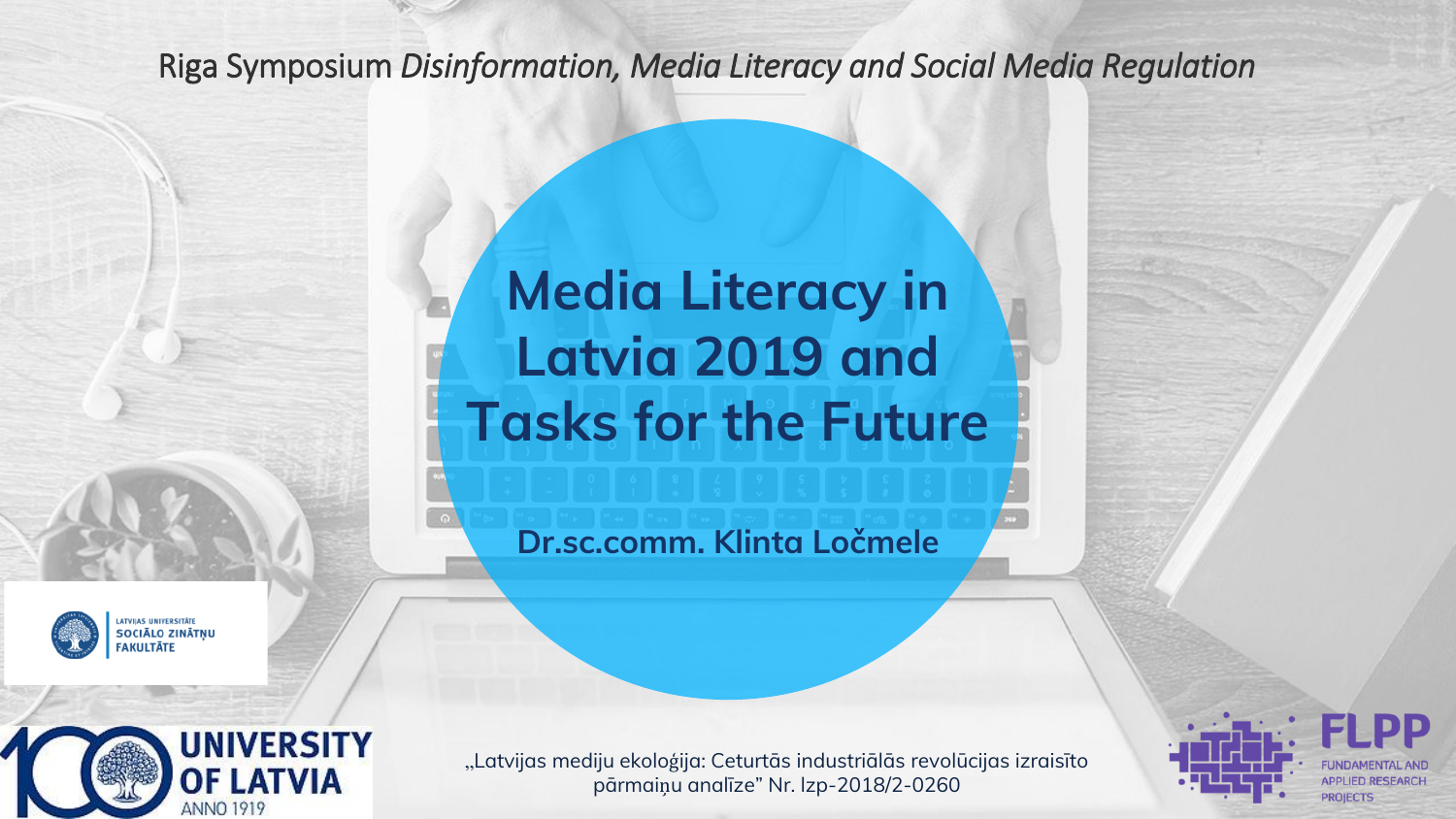➜ **"Latvian Media Policy Guidelines for 2016–2020" and Plan for their implementation** 

→ adopted by the government on November 2016

**→ Available in ENG:** https://www.km.gov.lv/en/media-policy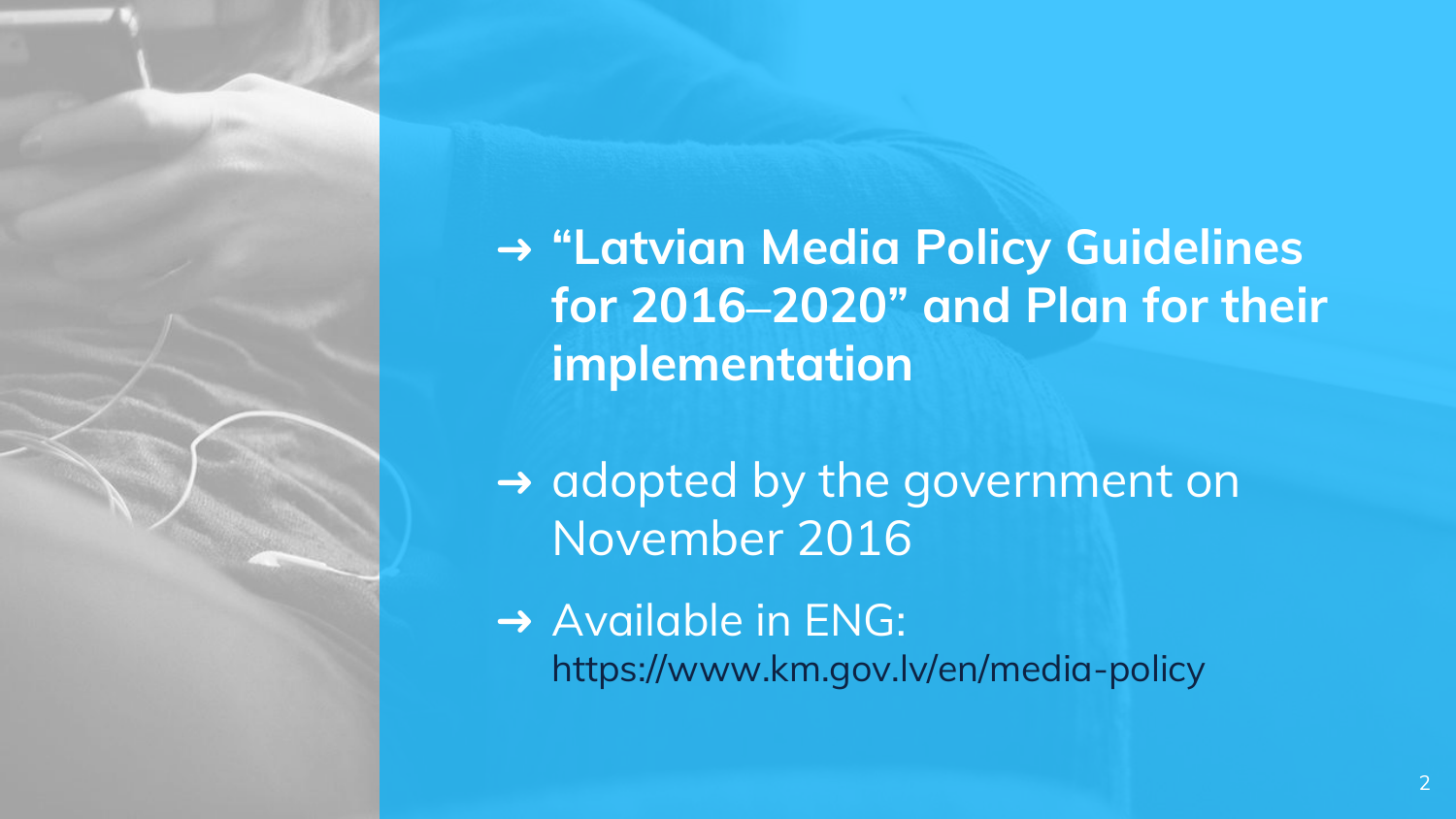## Research on media literacy of inhabitants of Latvia **In 2017**

**Summary in ENG available** https://www.km.gov.lv/en/mediapolicy/research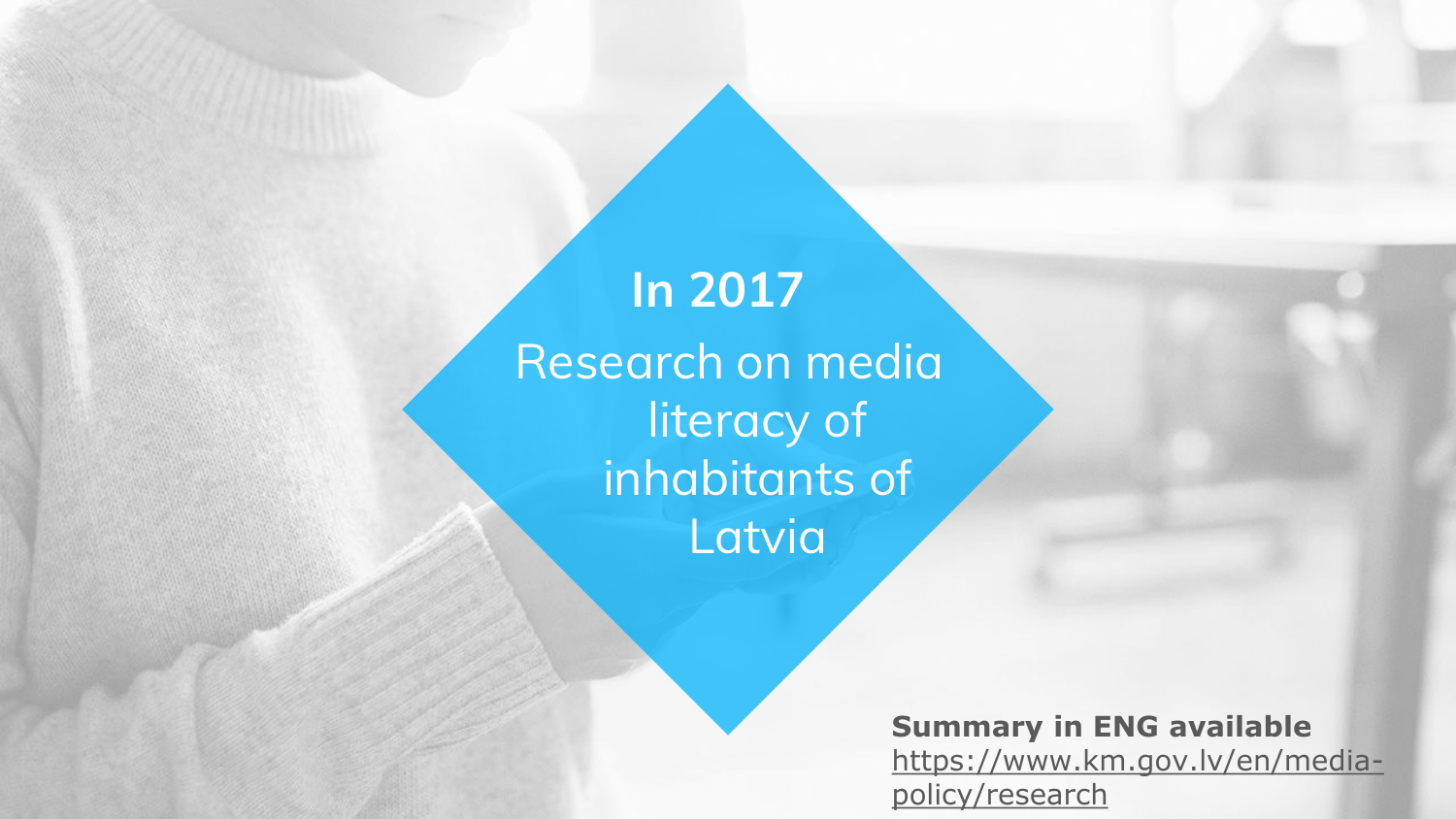**Project «Latvian Media Ecology: Analysis of the Changes Caused by the Fourth Industrial Revolution»**



**FLPP FUNDAMENTAL AND APPLIED RESEARCH PROJECTS**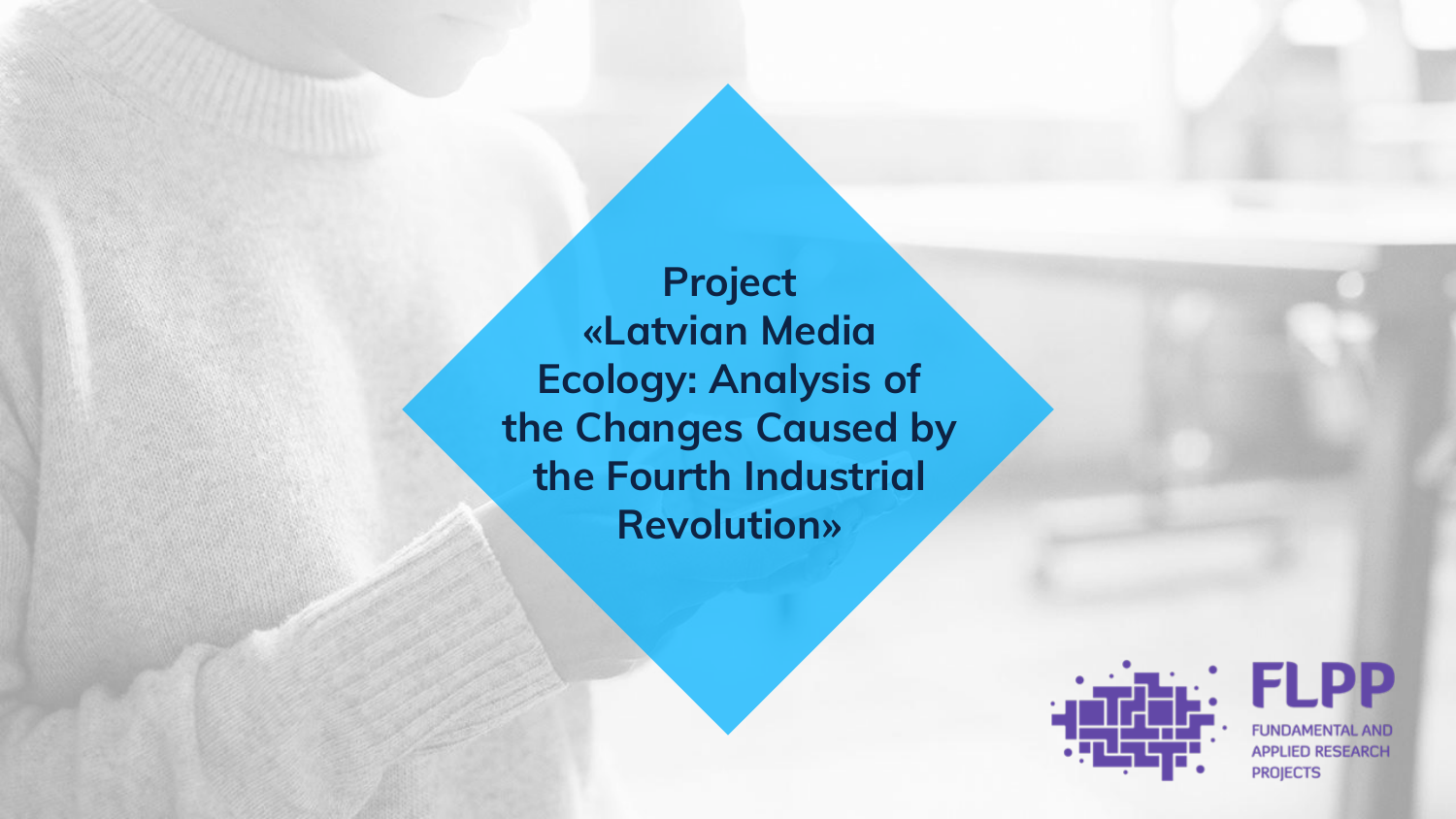**August 12 – October 1 1'427 inhabitants of Latvia from age 16 Computerized telephone interviews Research 2019**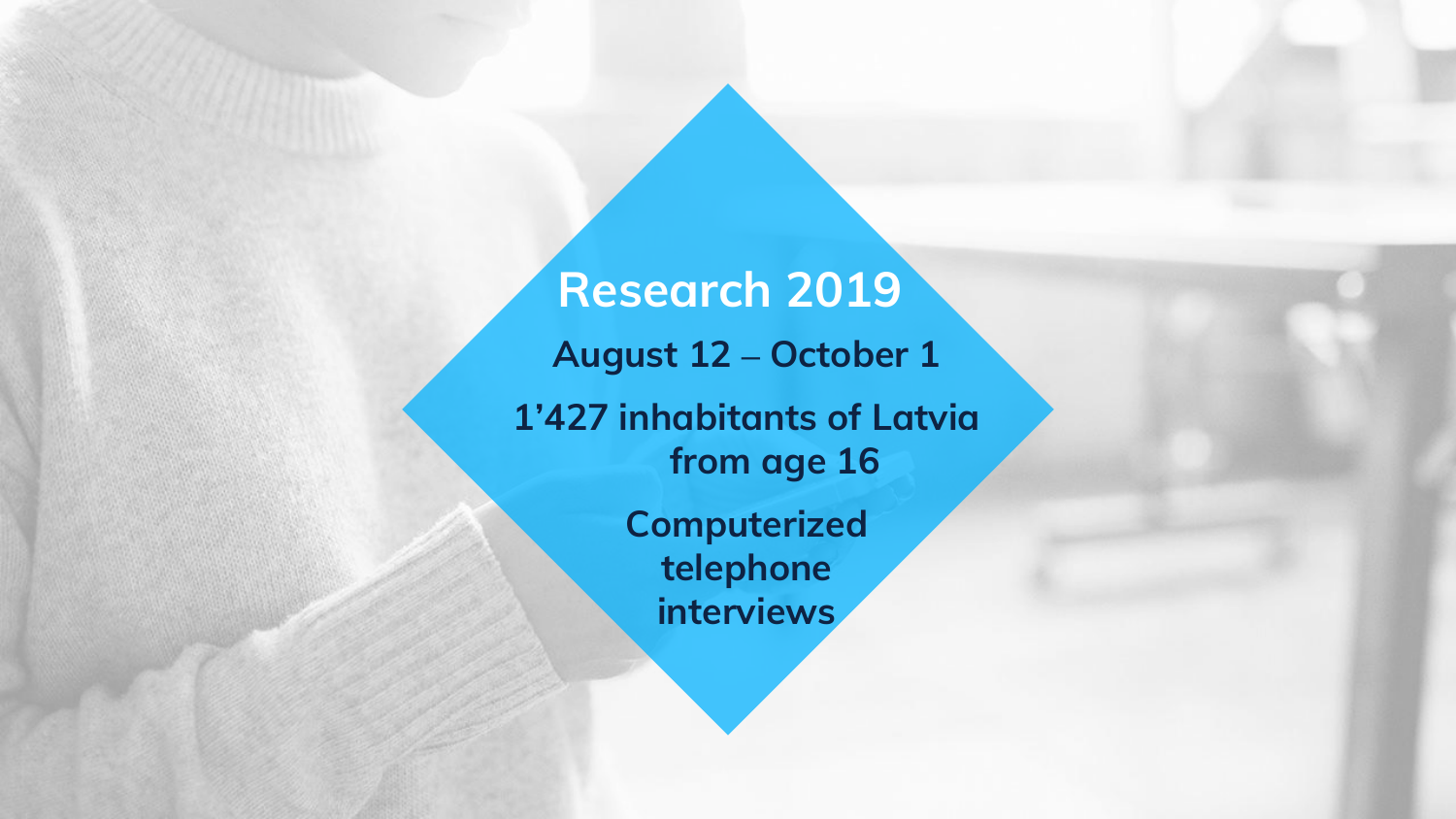

# Is it easy for you to recognize trustful information from manipulative (fabricated, malicious)?

6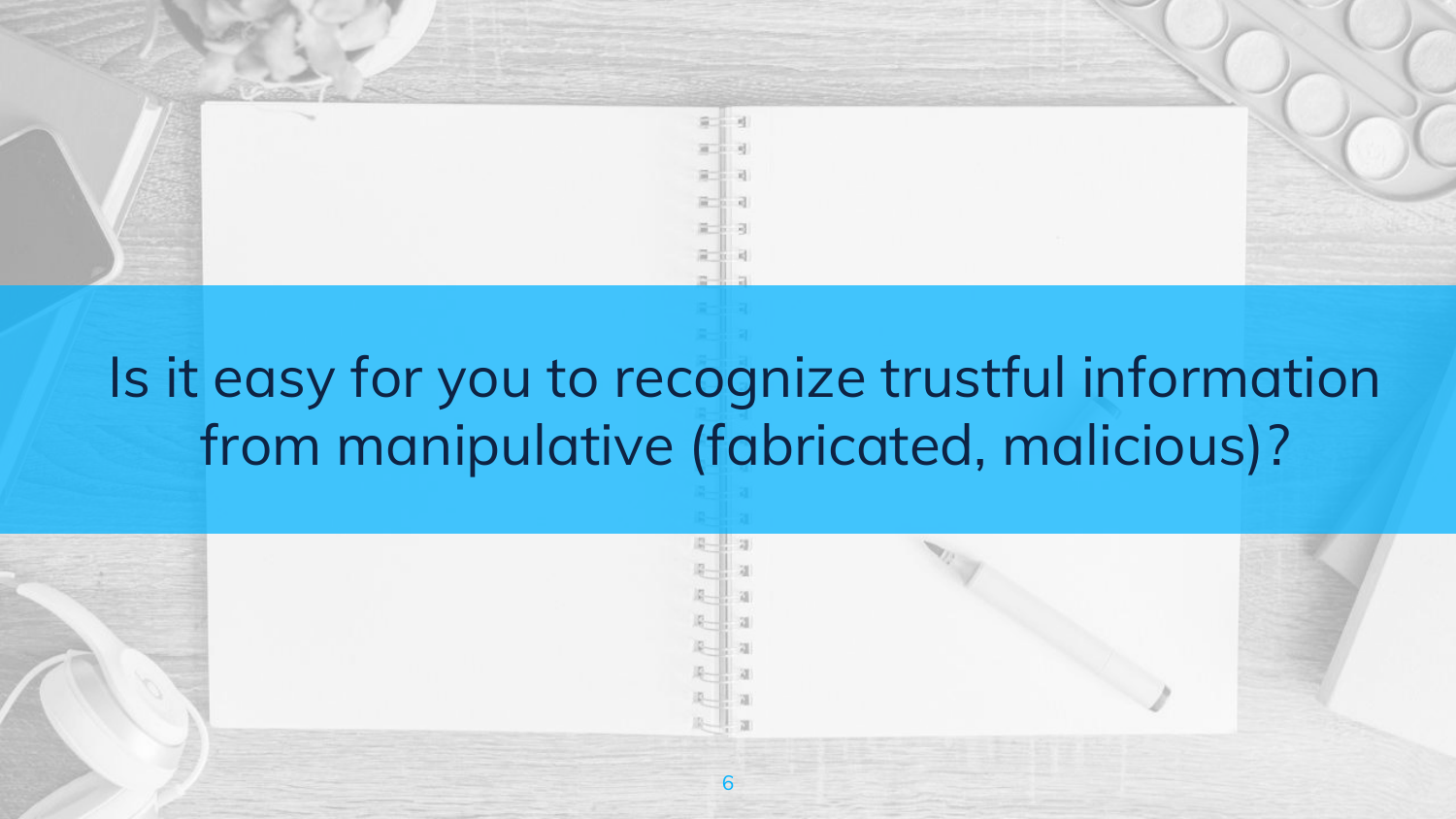**% of respondents say they can identify trustful information from a manipulative and fabricated**

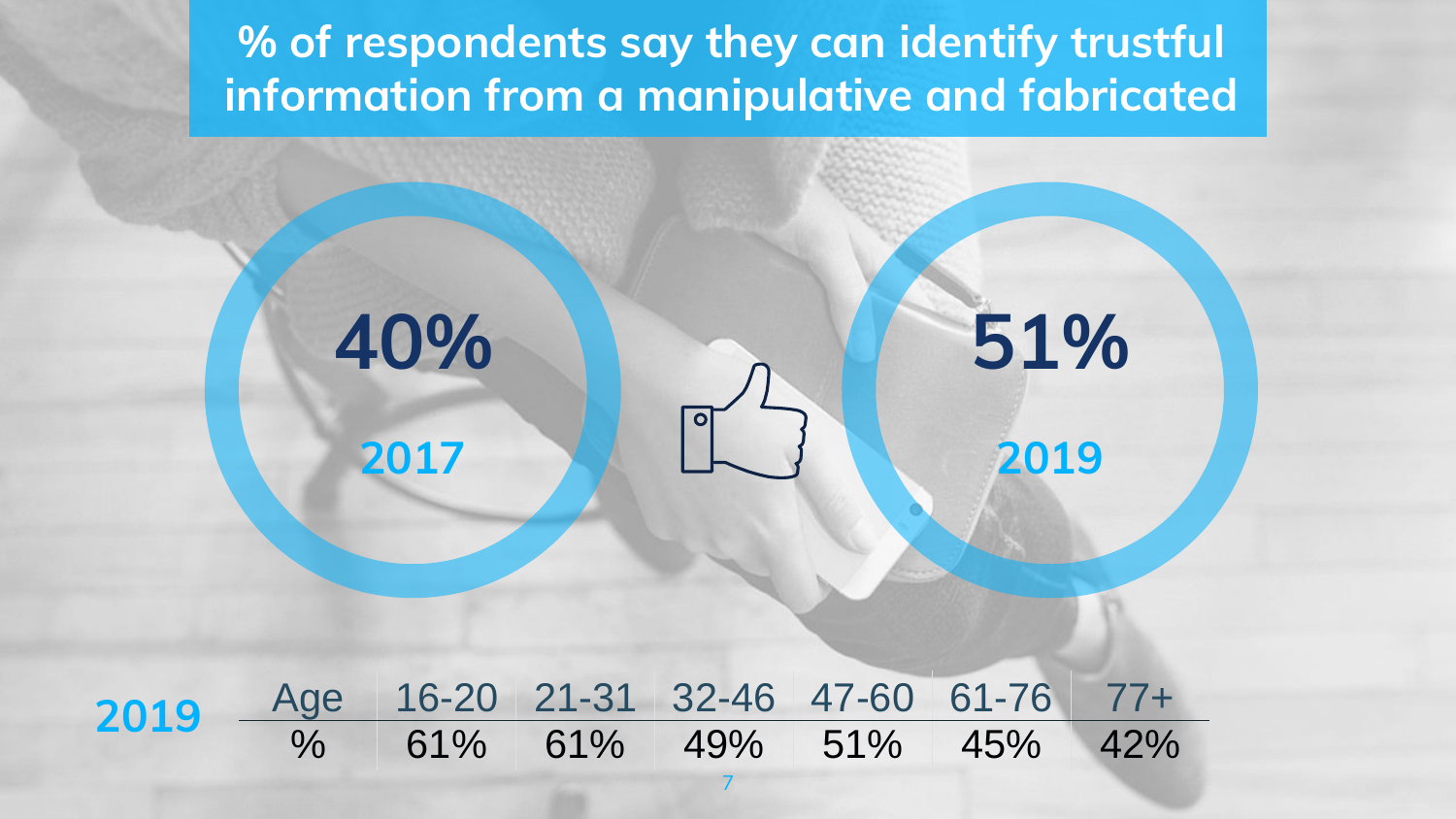**% of respondents say they haven't thought whether they can identify trustful information from manipulative and fabricated**

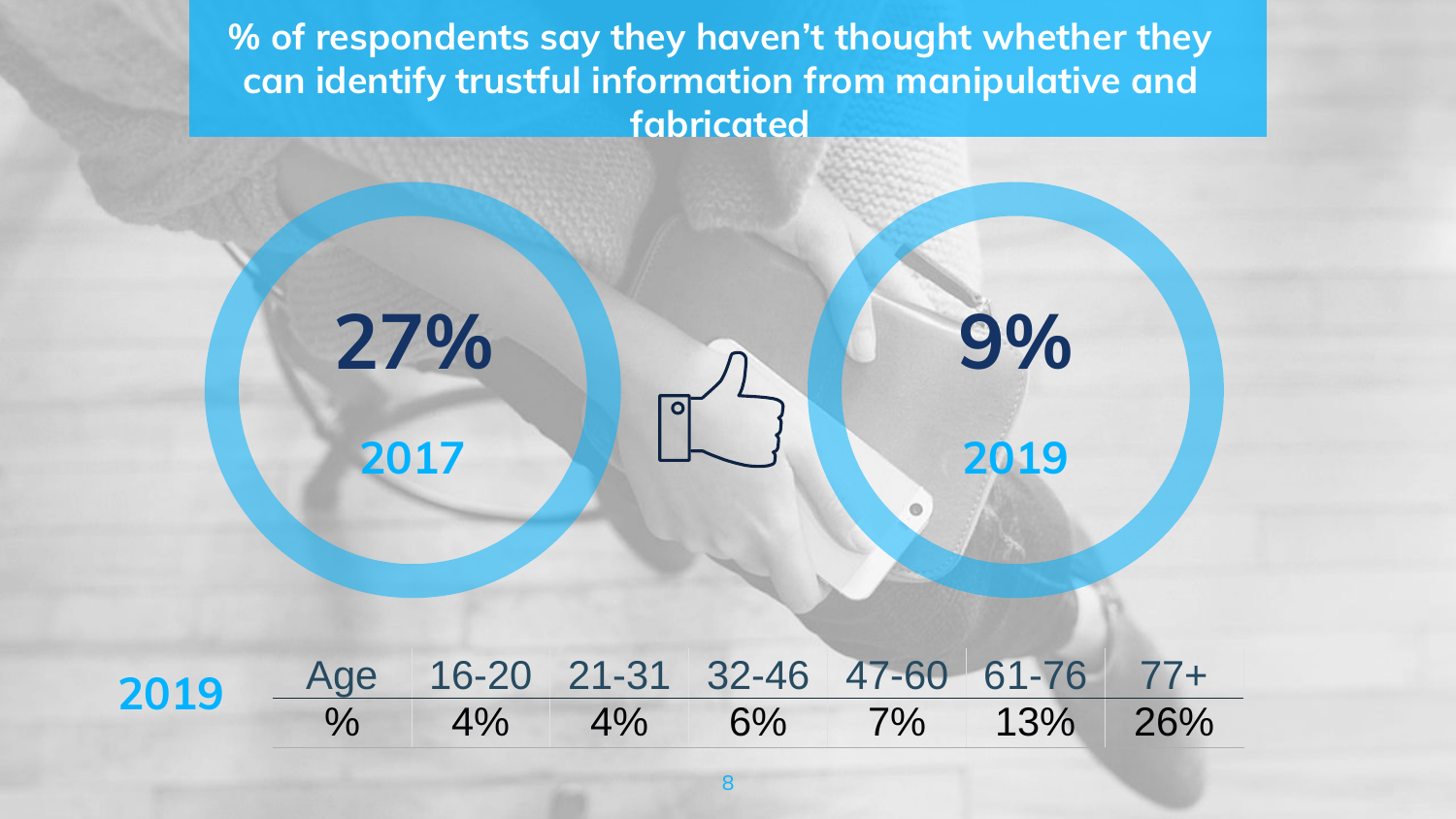**% of respondents say they lack knowledge to identify trustful information from a manipulative and fabricated**

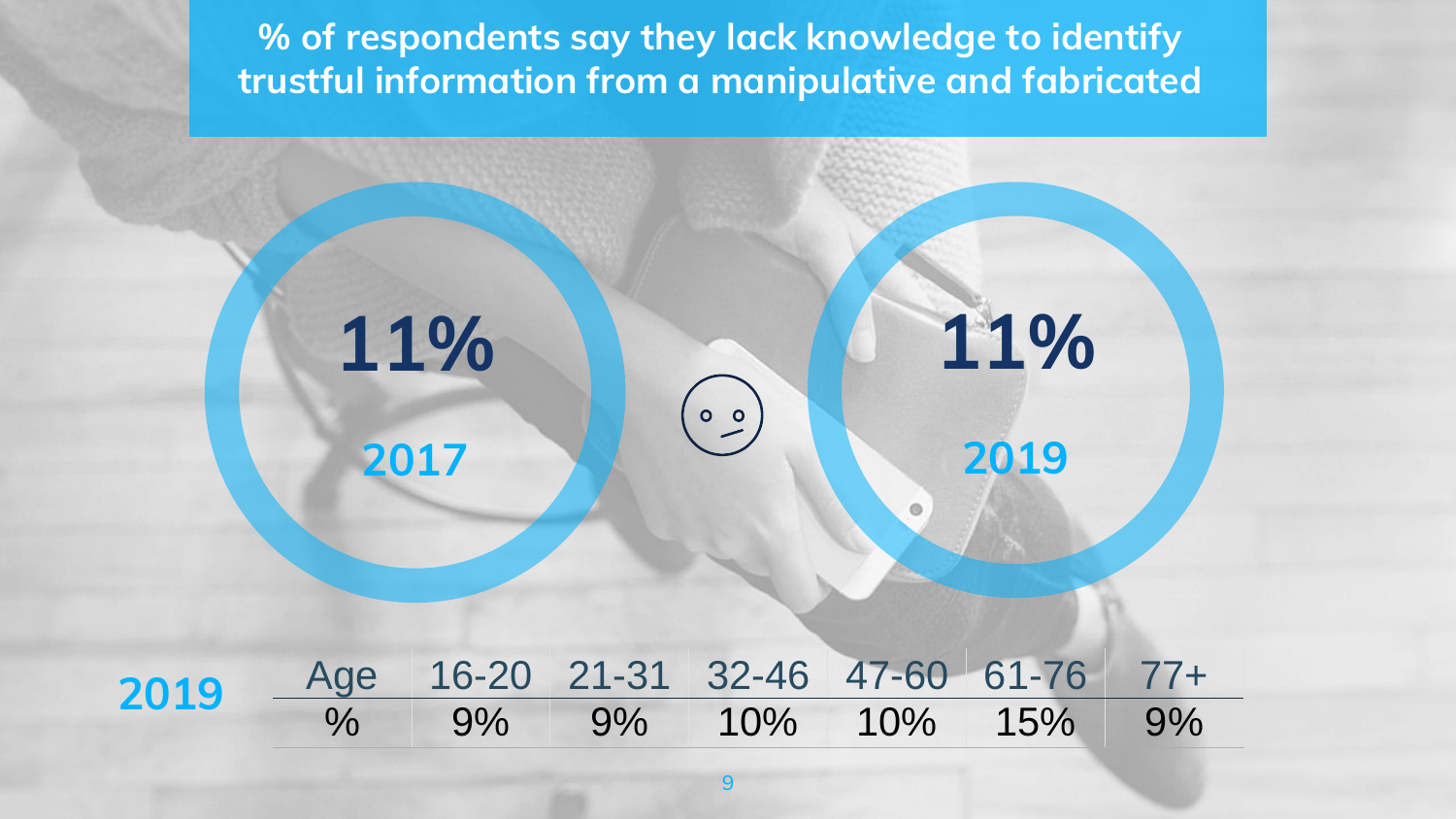# Challenges for 2020

 $\approx$  $\mathbb{R}^2$ 

第二 进

ia- $\overline{d}$ 

a-l  $\overline{a}$ 

10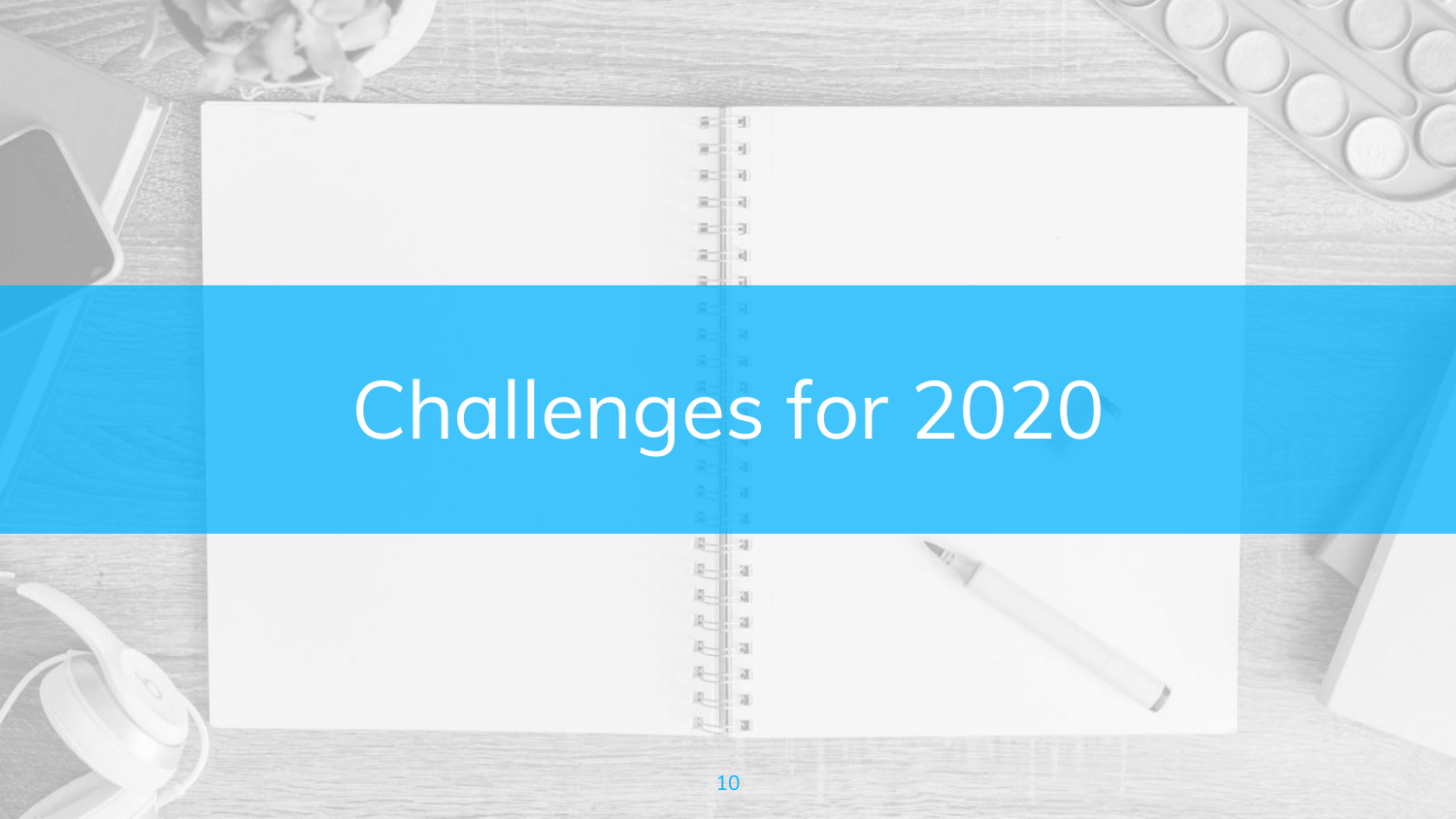**#1 How to reach "baby boomers"? born in 1944-1964**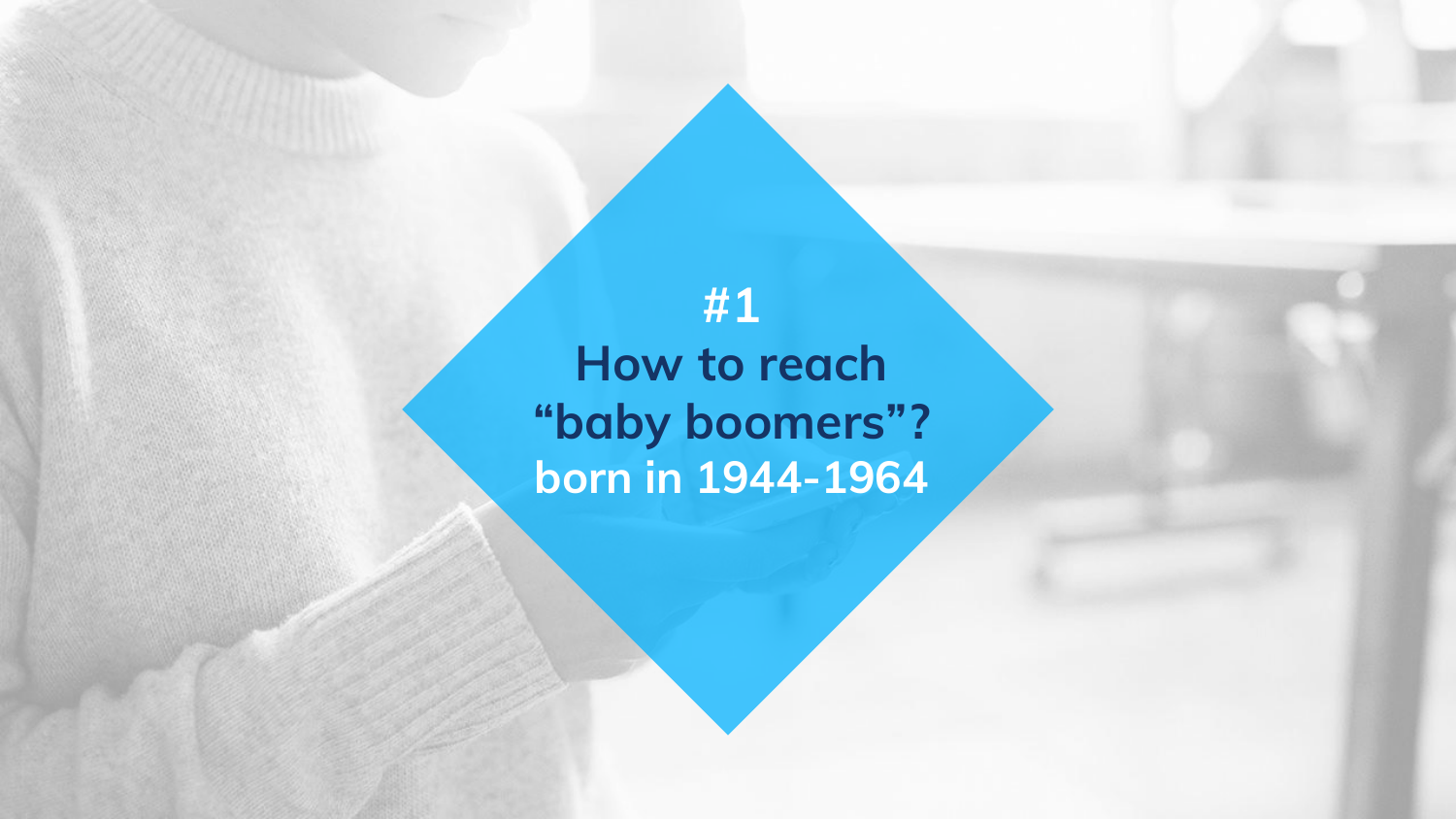

# **Baby Boomers**

**Birth Years: 1944 to 1964 Current Age: 55 to 75** 

**Media Consumption:** Highest consumers of traditional media. **Shaping Events: Post World War II optimism.** 

**Finances:** Managing retirement with life expectancies on the rise.

➜ Illustration from https://www.kasasa.com/articles/generations/gen-xgen-y-gen-z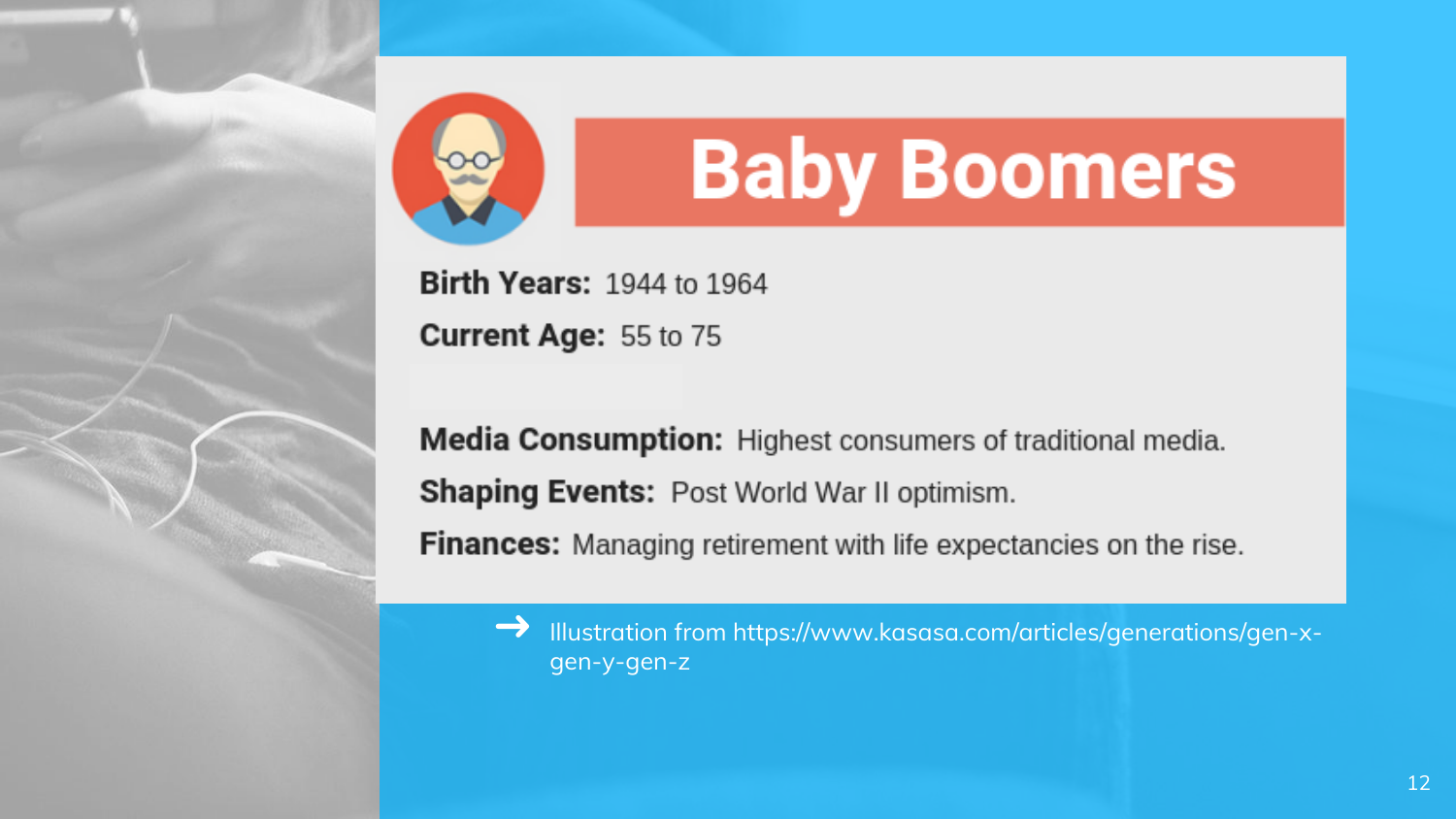Media Support Foundation supported **20 projects** for media literacy development and deconstruction of lies + media criticism genre

2018

### **Reach with traditional media?**

Deconstruction of lies and promotion of media literacy implemented **by media themselves** are of particular importance

the study shows that from those respondents who want to know more about media literacy, **85% expect the information from the media**

> **Summary in ENG available:** https://www.km.gov.lv/en/mediapolicy/research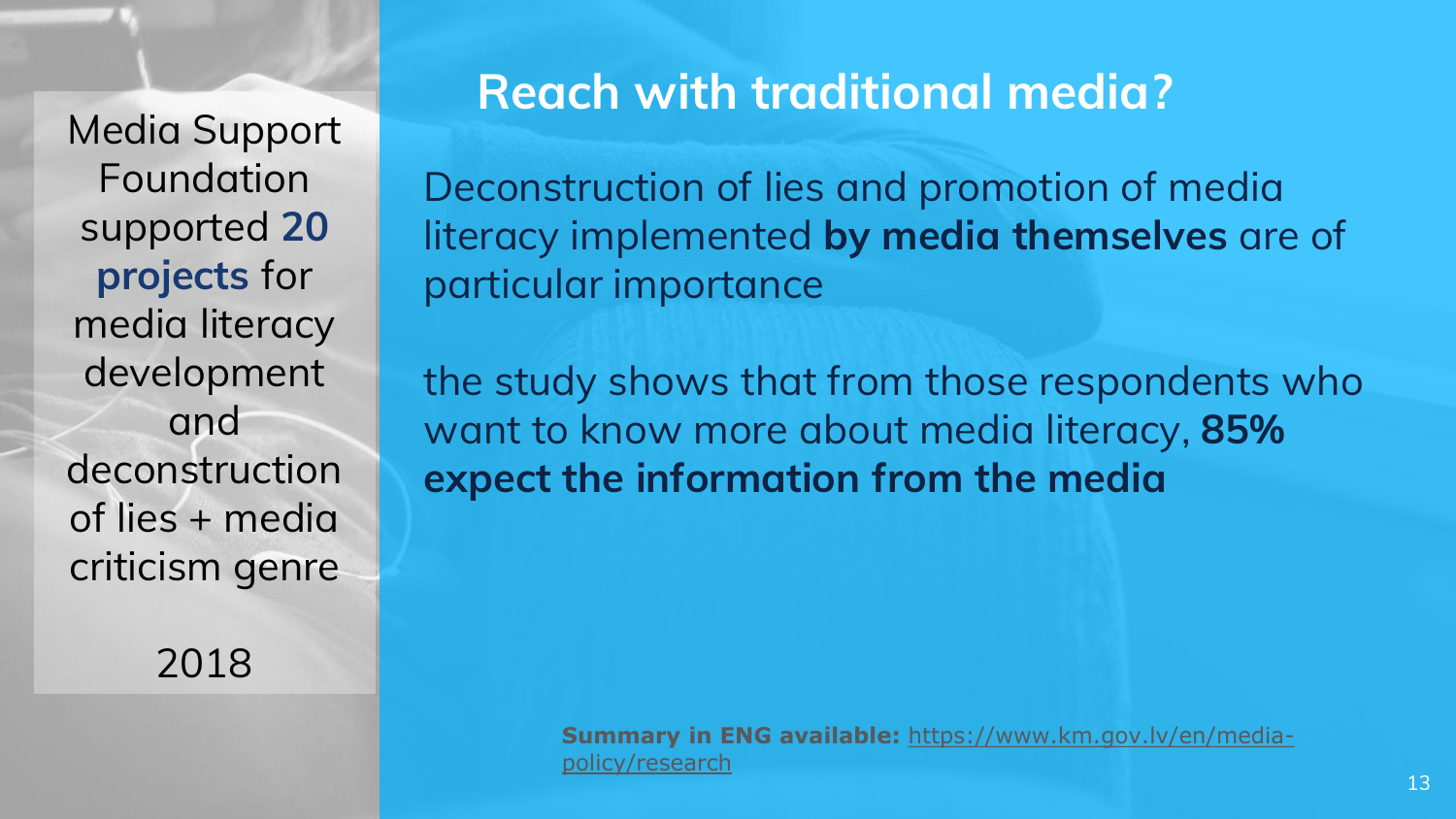## **#2 Short term projects (6-9 months usually)**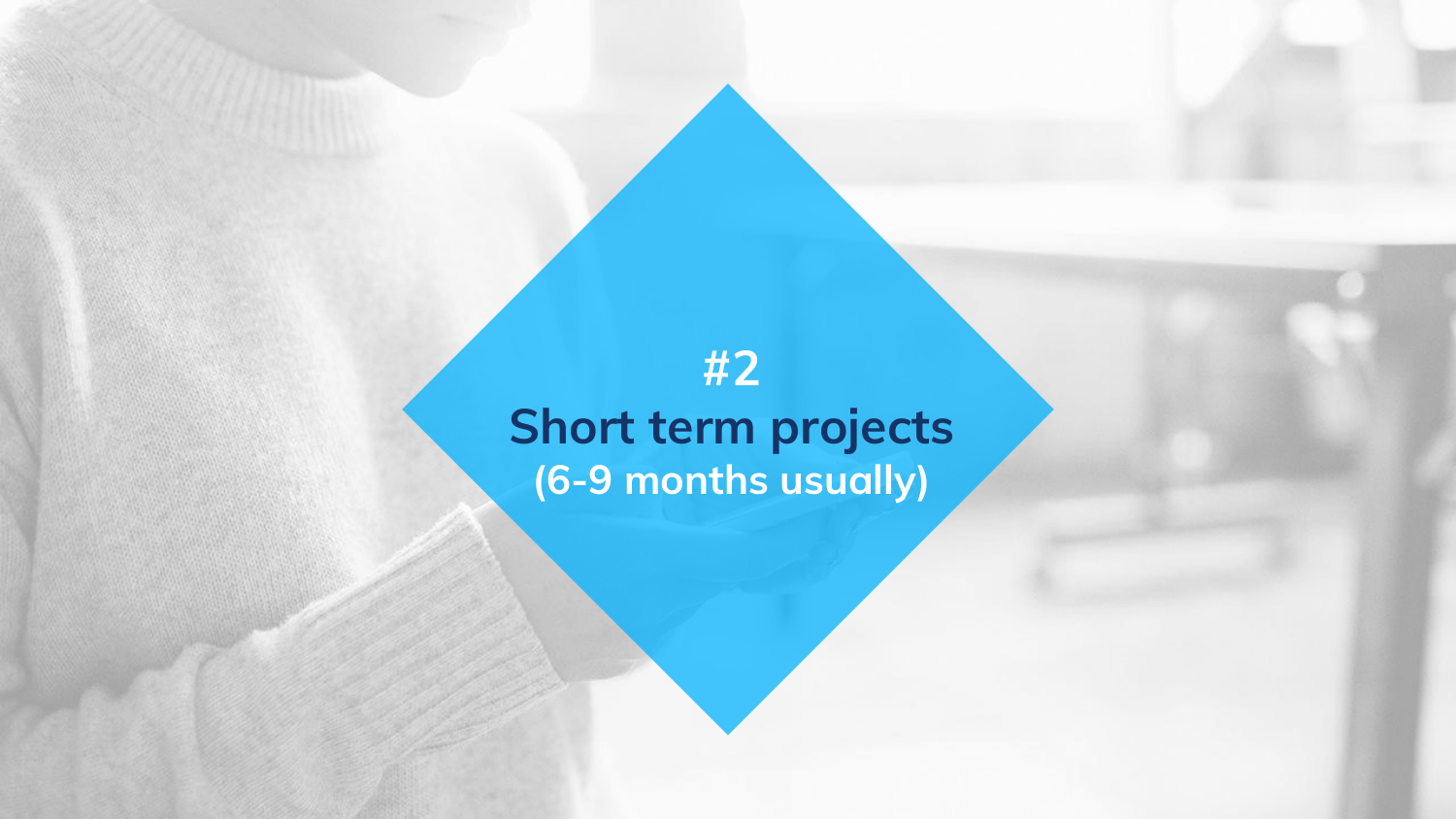**#3 Media literacy in school curricula practical implementation?** The new

competencebased curricula will come into force in 2020 / 2021 school year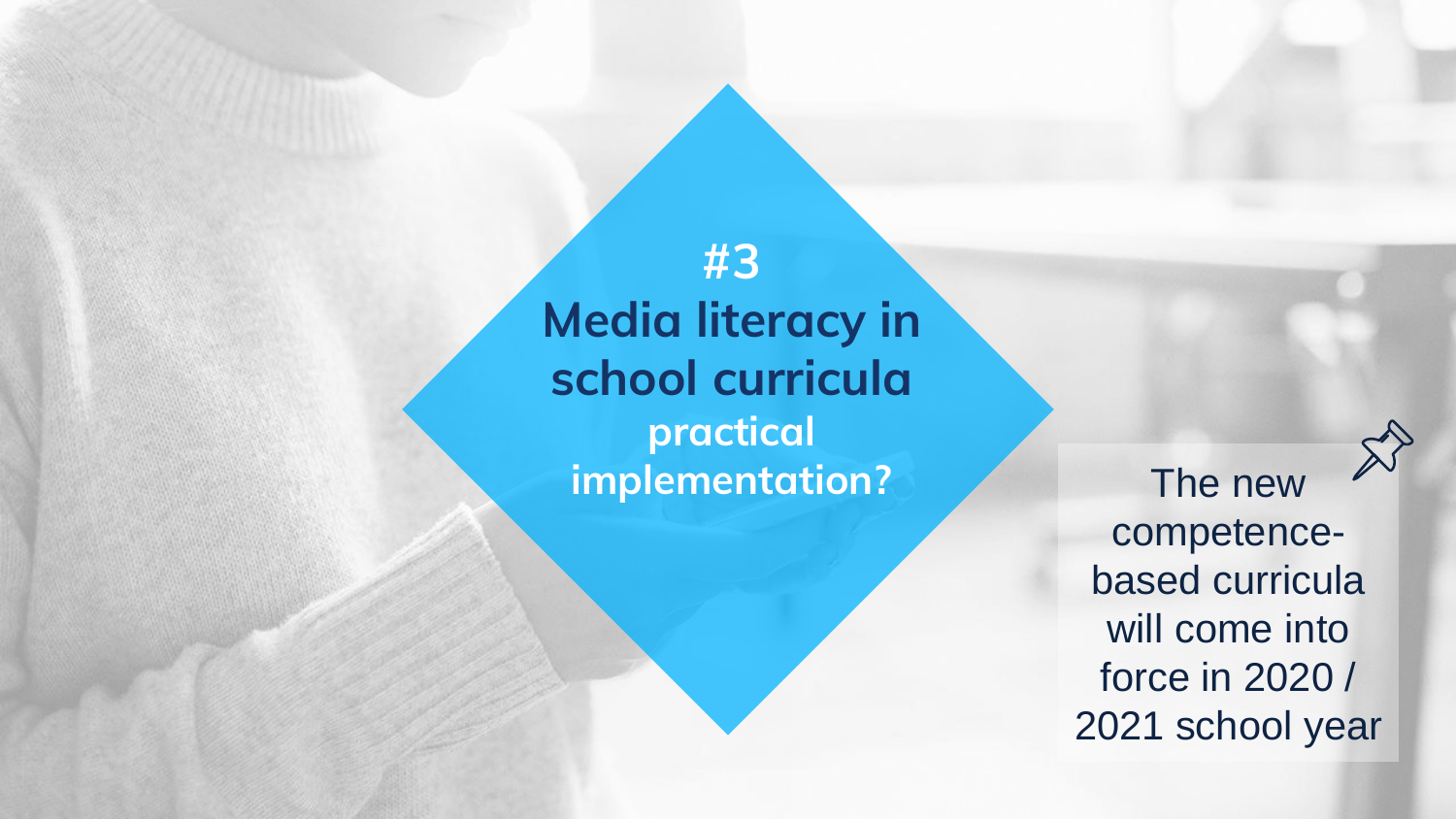**#4 How to improve media literacy activities for Latgale region?**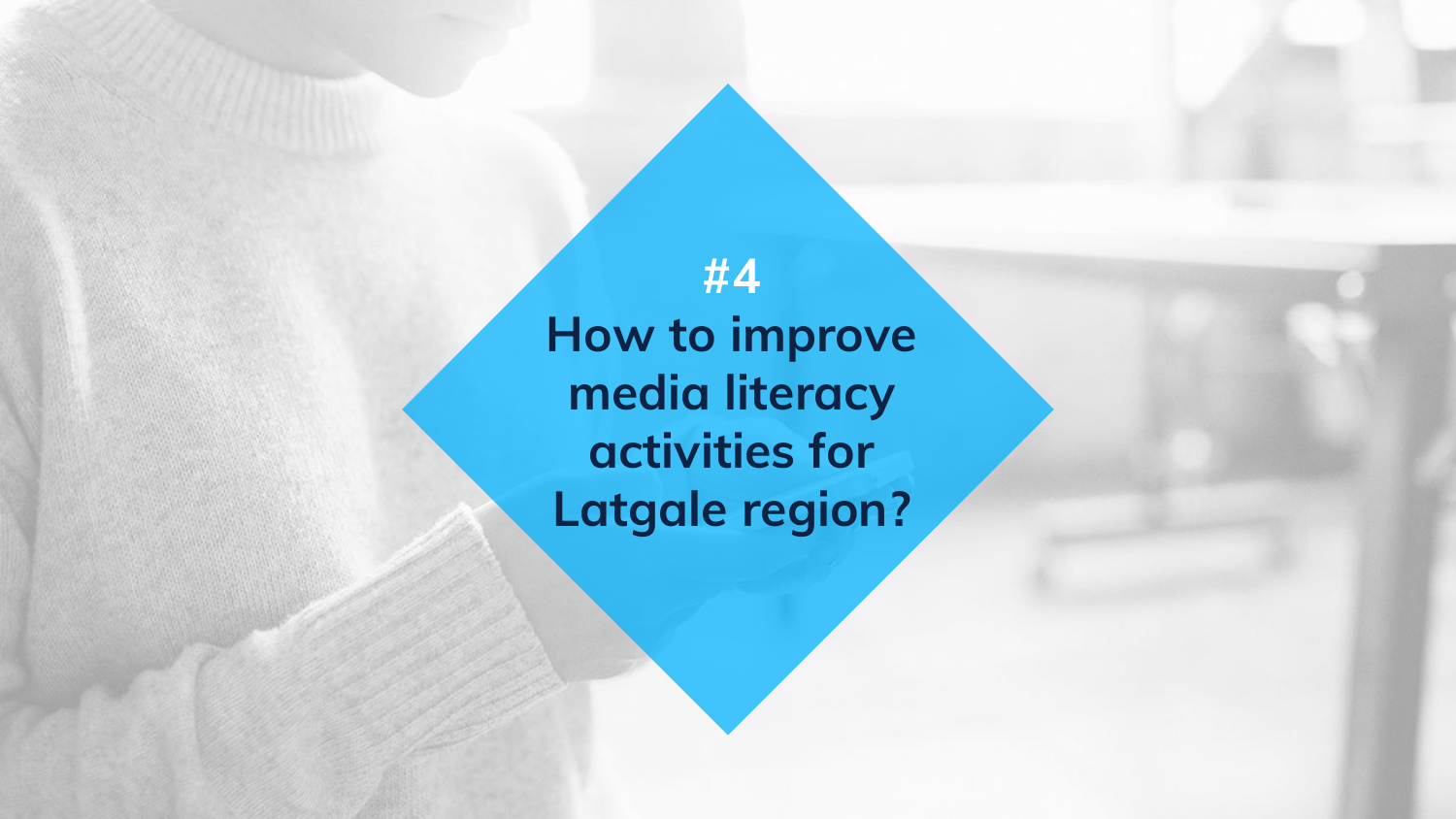## **BY REGION**

#### **Is it easy for you to recognize trustful information from manipulative (fabricated, malicious)?**

| <b>Responses</b>                                                                                                 | <b>Riga</b><br>region | <b>Greater</b><br><b>Riga region</b> |         | Vidzeme Kurzeme Zemgale |     | Latgale              |
|------------------------------------------------------------------------------------------------------------------|-----------------------|--------------------------------------|---------|-------------------------|-----|----------------------|
| I lack knowledge to identify trustful<br>information from manipulative and<br>fabricated                         | 10%                   | 10%                                  | 12%     | 9%                      | 14% | 15%                  |
| Sometimes I have believed to the<br>tendentious or fabricated<br>information in media, understanding<br>it later | 29%                   | 30%                                  | 33%     | 29%                     | 30% | 27%<br>∏ ☆ $\bar{U}$ |
| I usually can identify trustful<br>information from a manipulative and<br>fabricated                             | 52%                   | 52%                                  | 48%     | 53%                     | 48% | 45%                  |
| I haven't thought about that                                                                                     | 9%                    | 8%                                   | $7, \%$ | 9%                      | 9%  | 13%                  |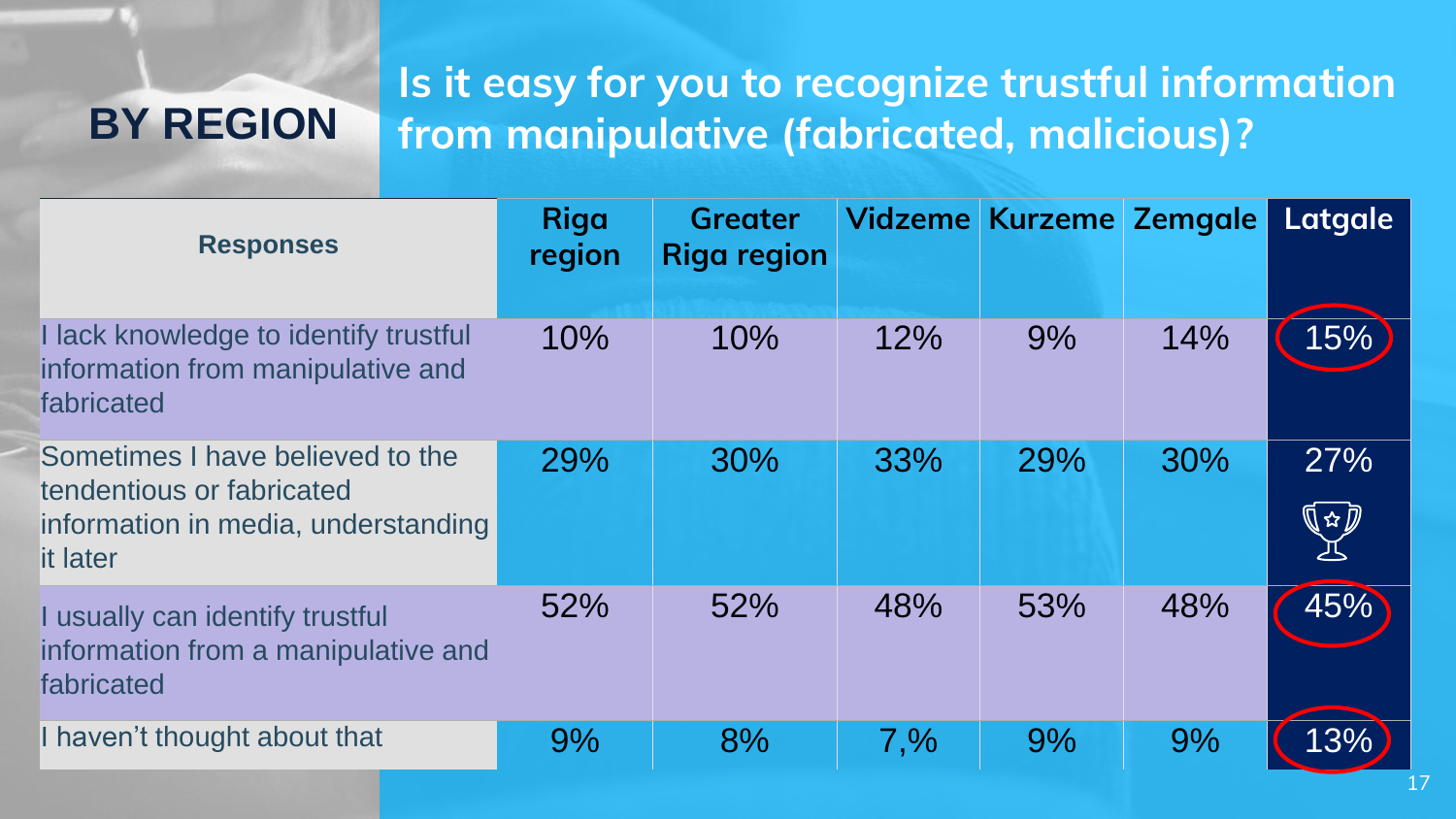

# **How to reach low educated?**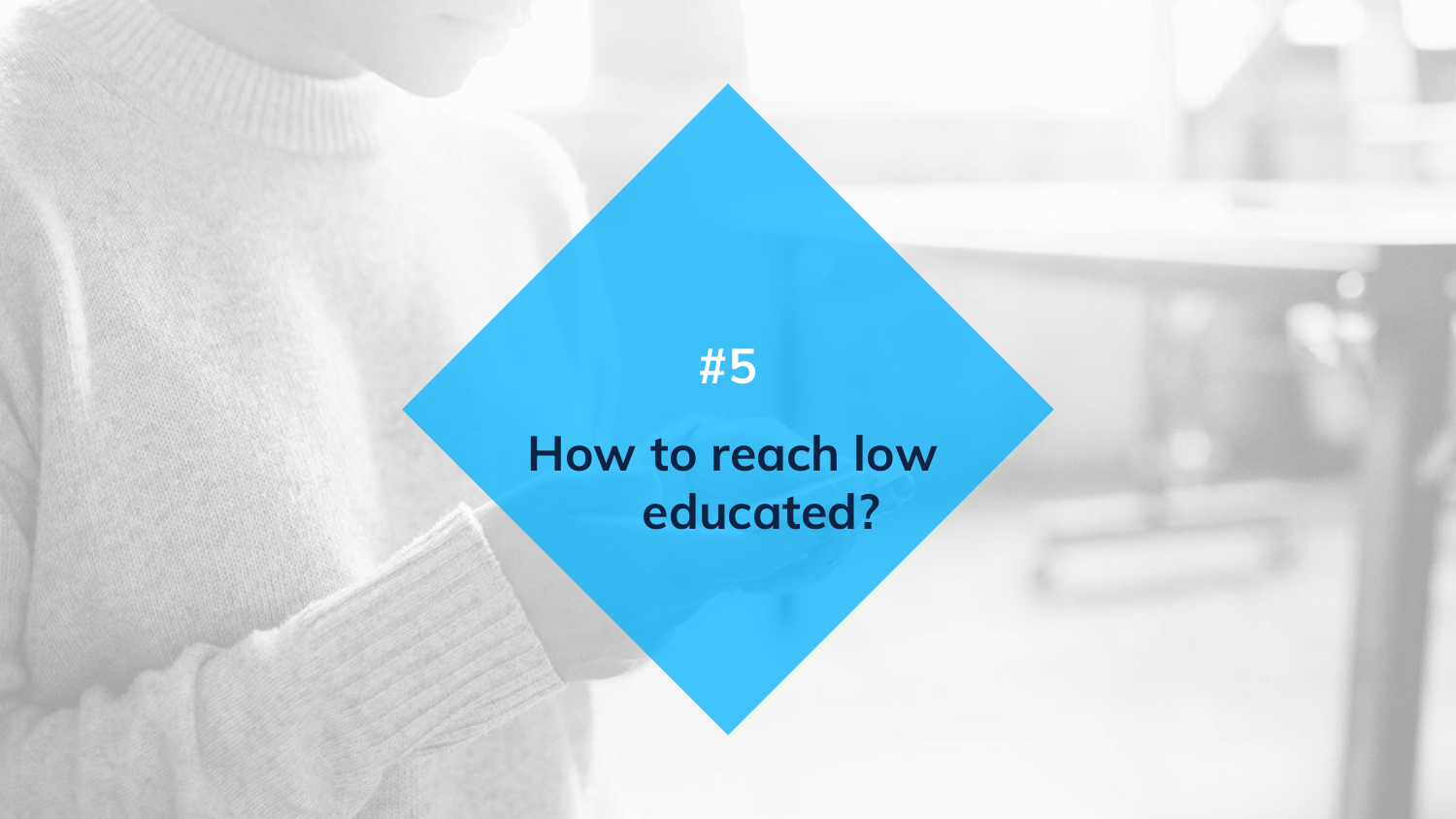## **BY EDUCATION**

## **Is it easy for you to recognize trustful information from manipulative (fabricated, malicious)?**

| <b>Responses</b>                                                                                                        | Lower than high-<br>school | High-school, high-school<br>professional, not finished<br>higher | <b>Higher</b> |
|-------------------------------------------------------------------------------------------------------------------------|----------------------------|------------------------------------------------------------------|---------------|
| I lack knowledge to identify<br>trustful information from<br>manipulative and fabricated                                | 15%                        | 11%                                                              | 10%           |
| <b>Sometimes I have believed to</b><br>the tendentious or fabricated<br>information in media,<br>understanding it later | 29%                        | 30%                                                              | <b>29%</b>    |
| I usually can identify trustful<br><b>information from a</b><br><b>manipulative and fabricated</b>                      | 37%                        | 49%<br>Difference ~20 %                                          | 56%           |
| I haven't thought about that                                                                                            | 20%                        | 10%                                                              | 6%            |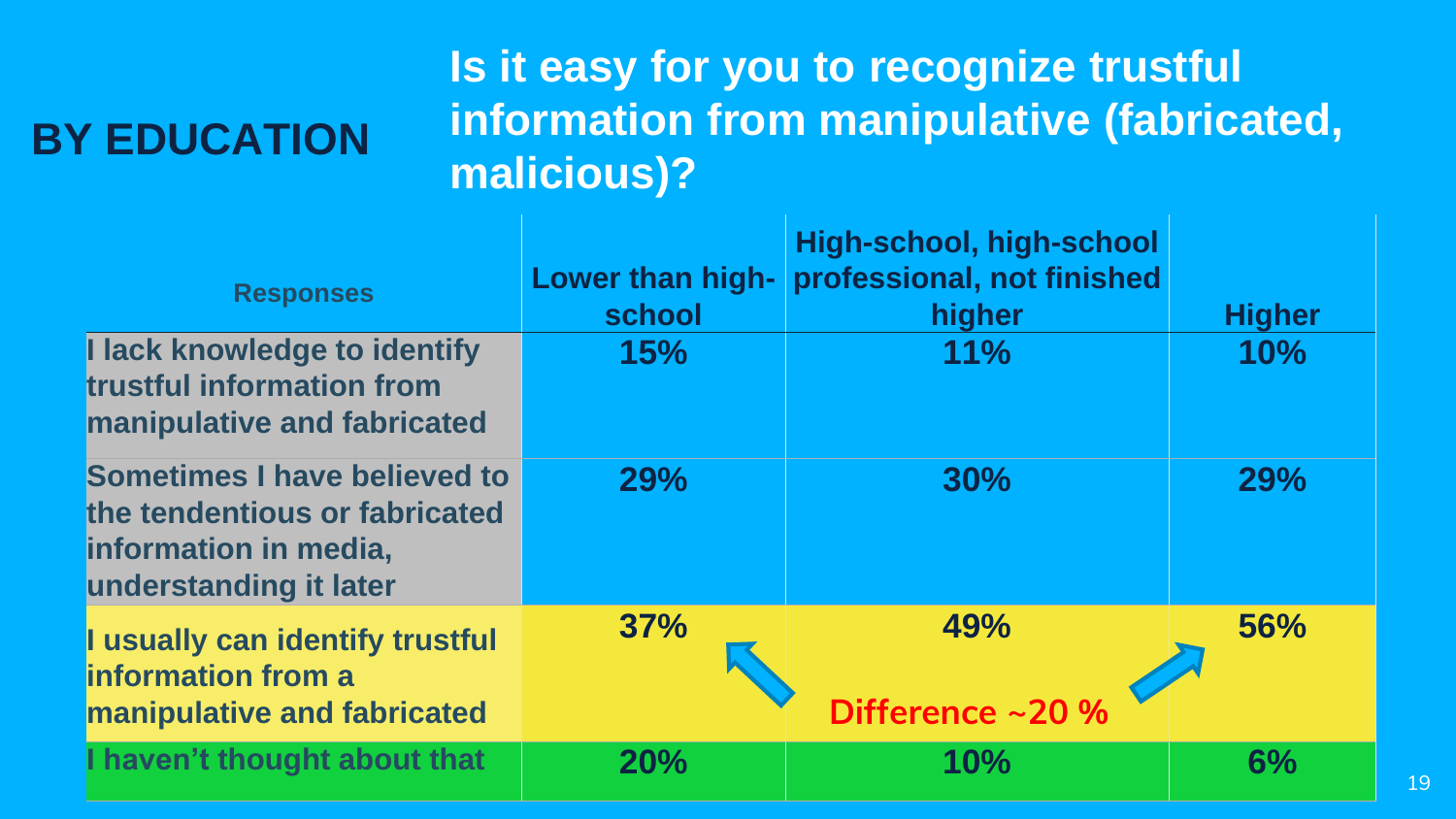**How to reach people with low income?**

**#6**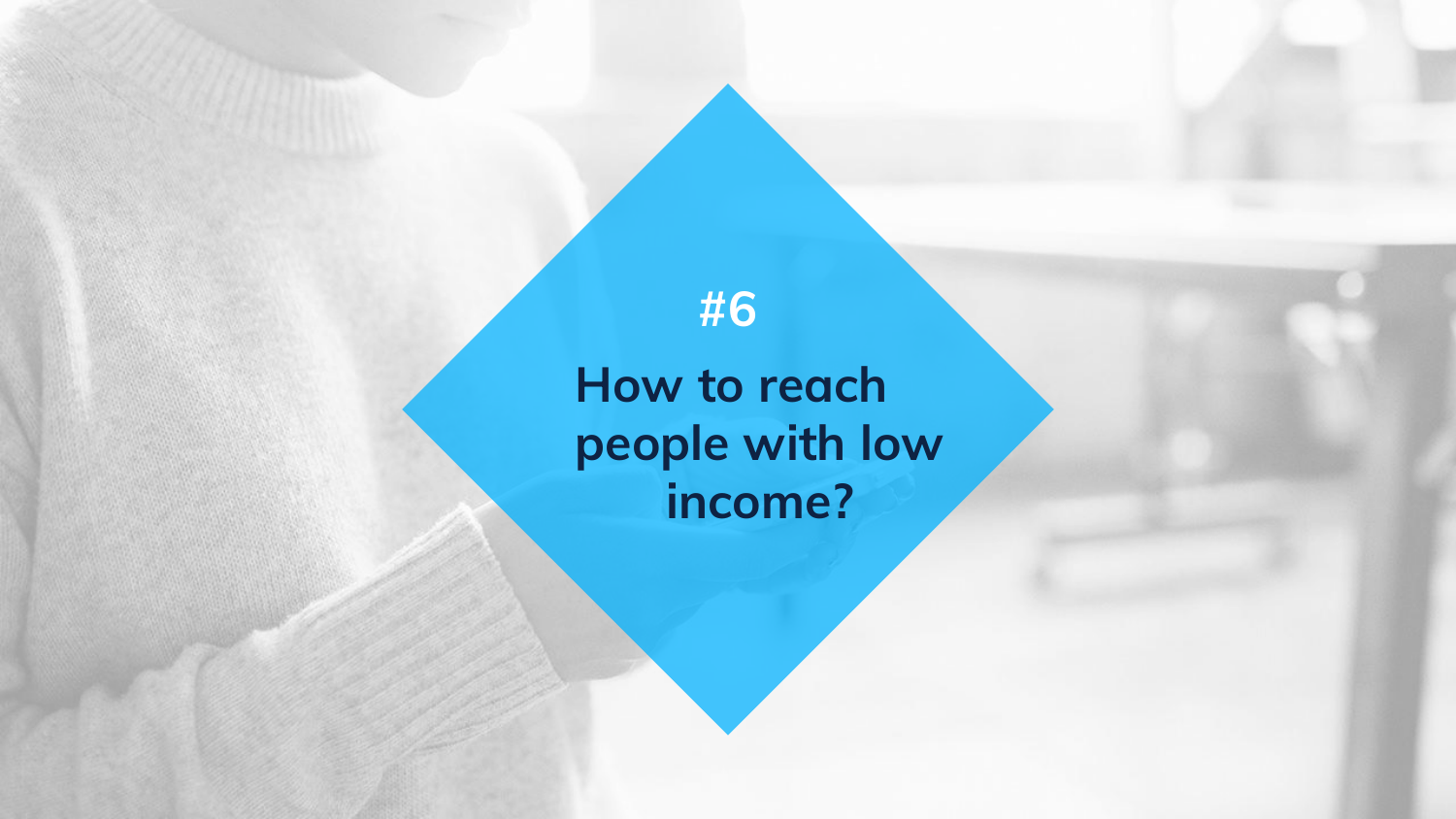## **BY INCOME**

### **Is it easy for you to recognize trustful information from manipulative (fabricated, malicious)?**

| <b>Responses</b>                                                                                                        | <b>Up to 300</b><br><b>EUR</b> | <b>EUR 301 -</b><br>500 | 501 - 700 <br><b>EUR</b> | <b>701 EUR</b><br>and more |
|-------------------------------------------------------------------------------------------------------------------------|--------------------------------|-------------------------|--------------------------|----------------------------|
| I lack knowledge to identify<br>trustful information from<br>manipulative and fabricated                                | .6%                            | 12%                     | 8%                       | 8%                         |
| <b>Sometimes I have believed to</b><br>the tendentious or fabricated<br>information in media,<br>understanding it later | 22%                            | 35%                     | 30%                      | 31%                        |
| I usually can identify trustful<br>information from a manipulative<br>and fabricated                                    | 45%                            | 42%                     | 52%                      | 59%                        |
| I haven't thought about that                                                                                            | 18%                            | 10%                     | 10%                      | 3%                         |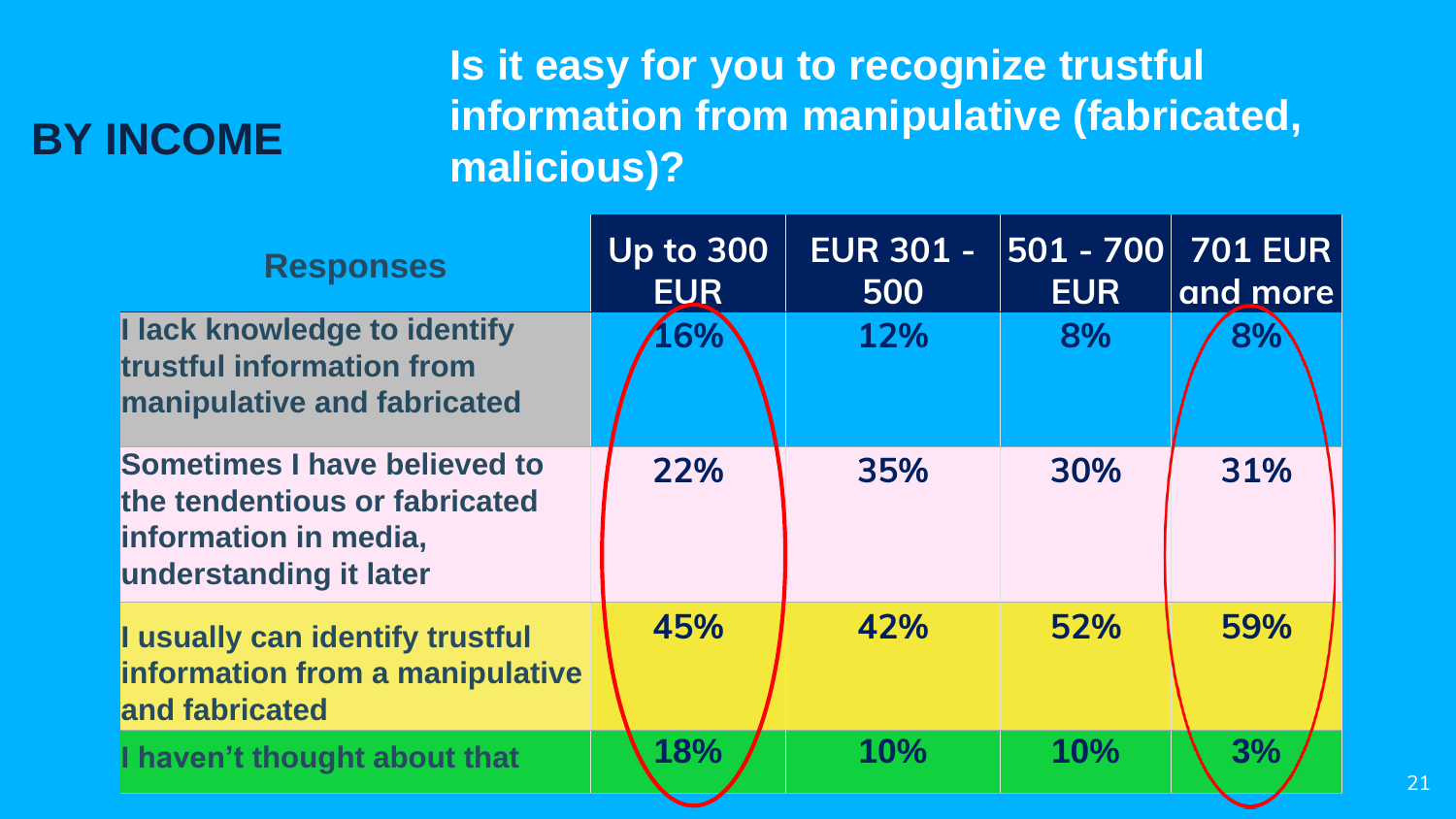**Are youngsters the most vulnerable group?**



Photo: Eric Pickersgill http://www.designboom.com/art/eric-pickersgillremoved-smartphones-10-14-2015/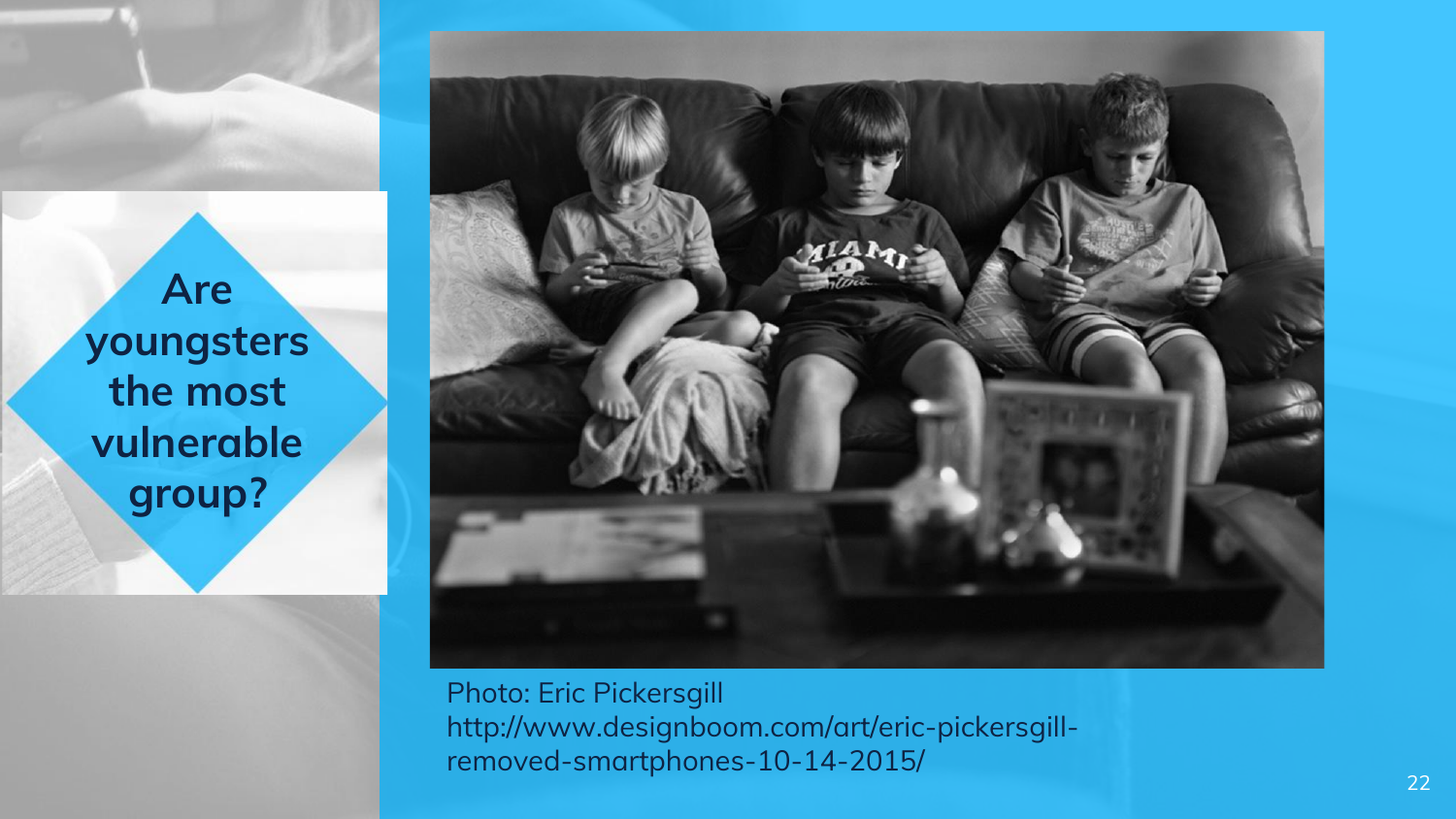**Collaboration System Budget Long -term Inclusion**